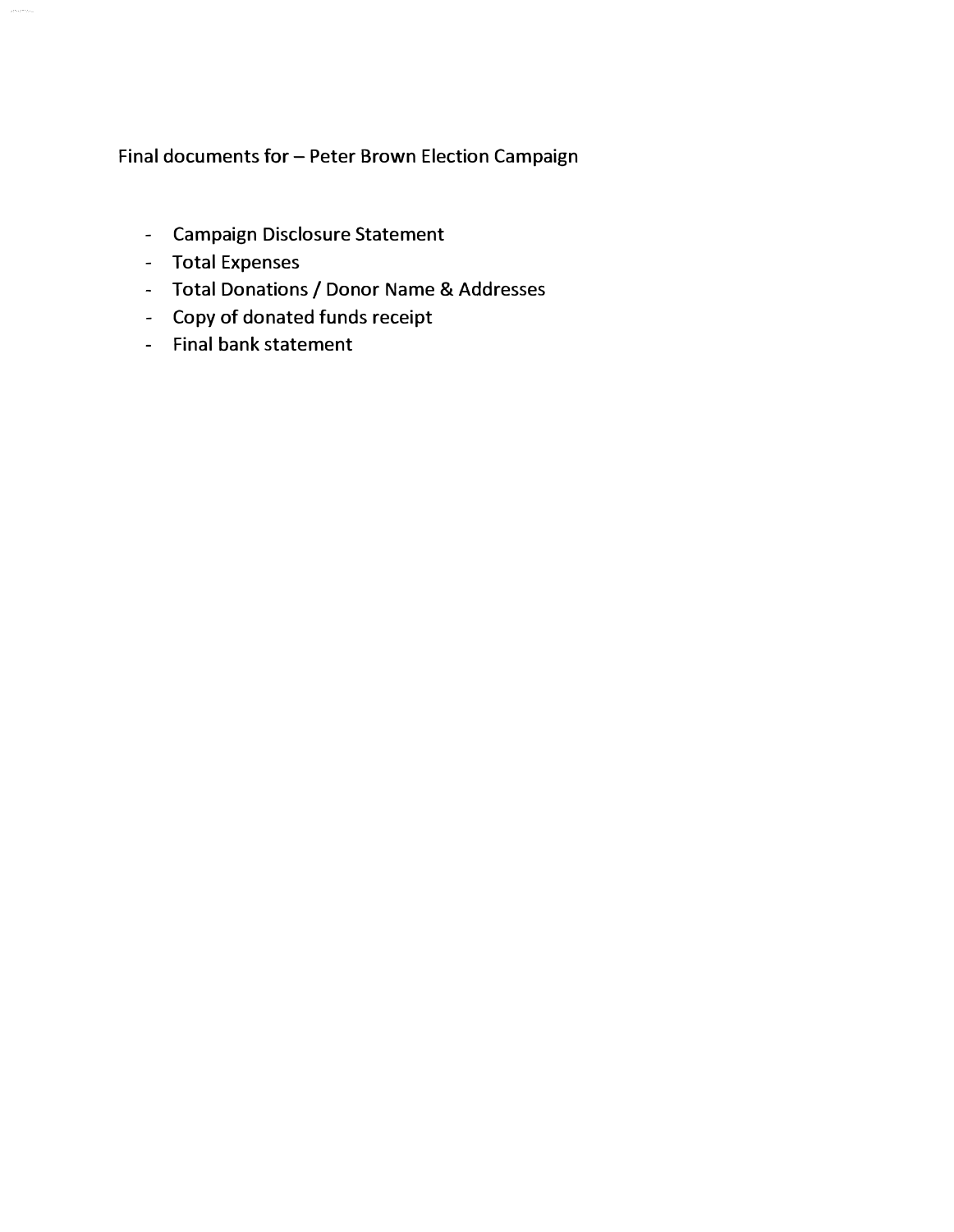### **FORM 26**

### Campaign Disclosure Statement and Financial Statement

#### Local Authorities Election Act (Sections 147.3, 147.4)

NOTE: The personal information on this form is being collected to support the administrative requirements of the local authorities election process and is authorized under section 147.4 of the *Local Authorities Election Act* and section 33(c) of the Freedom of Information and Protection of Privacy Act. The personal information will be managed<br>in compliance with the privacy provisions of the

| Title of the Responsible Official<br><b>Business Phone Number</b>                                                                                                      |                            |
|------------------------------------------------------------------------------------------------------------------------------------------------------------------------|----------------------------|
| <b>LOCAL JURISDICTION</b><br>AIRDRIE                                                                                                                                   | <b>PROVINCE OF ALBERTA</b> |
| ETER BROWN<br><b>Full Name of Candidate</b>                                                                                                                            |                            |
| <b>Candidate's Mailing Address</b>                                                                                                                                     |                            |
| IRDRIE, AB                                                                                                                                                             | Alberta                    |
| <b>Postal Cod</b>                                                                                                                                                      |                            |
| This form, including any contributor inf                                                                                                                               |                            |
| <b>Pre-Campaign Period Report</b>                                                                                                                                      |                            |
| 1. Pre-Campaign Period Contributions (up to a limit of \$5,000 per year or \$10,000 from<br>candidate's own funds per year)                                            |                            |
| 2. Pre-Campaign Period Expenses                                                                                                                                        |                            |
| <b>Campaign Period Revenue</b>                                                                                                                                         |                            |
| <b>CAMPAIGN CONTRIBUTIONS:</b>                                                                                                                                         |                            |
| 1. Total amount of contributions of \$50.00 or less                                                                                                                    |                            |
| 2. Total amount of all contributions of \$50.01 and greater, together with the contr butor's name<br>and address (attach listing and amount)                           | .3                         |
| NOTE: For lines 1 and 2, include all money and valued personal property, real property or service contributions.                                                       |                            |
| 3. Deduct total amount of contributions returned                                                                                                                       |                            |
| 4. NET CONTRIBUTIONS (line $1 + 2 - 3$ )                                                                                                                               | 14573.93<br>50.00          |
| <b>OTHER SOURCES:</b>                                                                                                                                                  |                            |
| 5. Total amount contributed out of candidate's own funds                                                                                                               |                            |
| 6. Total net amount received from fund-raising functions                                                                                                               |                            |
| 7. Transfer of any surplus or deficit from a candidate's previous election campaign                                                                                    |                            |
| 8. Total amount of other revenue                                                                                                                                       |                            |
| 9. TOTAL OTHER SOURCES (add lines 5, 6, 7 and 8)                                                                                                                       | \$0.00                     |
| 10. Total Campaign Period Revenue (add lines 4 and 9)                                                                                                                  | \$0.00                     |
| <b>Campaign Period Expenditures</b>                                                                                                                                    | 10,445                     |
| Paid   0, 445.05 Unpaid<br>11. Total Campaign Period Expenses<br>Ю                                                                                                     | <b>TOTAL</b>               |
| The Candidate must attach an itemized expense report to this form.<br>Campaign Period Surplus (Deficit) (deduct line 11 from line 10)                                  | 44128.88<br>50.00          |
| A candidate who has incurred campaign expenses or received contributions of \$50,000 or more must attach a review<br>engagement statement to this form.<br>BANK CHARGE | 20.00                      |
| FINAL BANK MAINT 5.00<br><b>RECEIVED</b>                                                                                                                               |                            |
| DOC 13 19<br>⋬                                                                                                                                                         | 4103.88                    |
| CITY OF AIRDRIE                                                                                                                                                        |                            |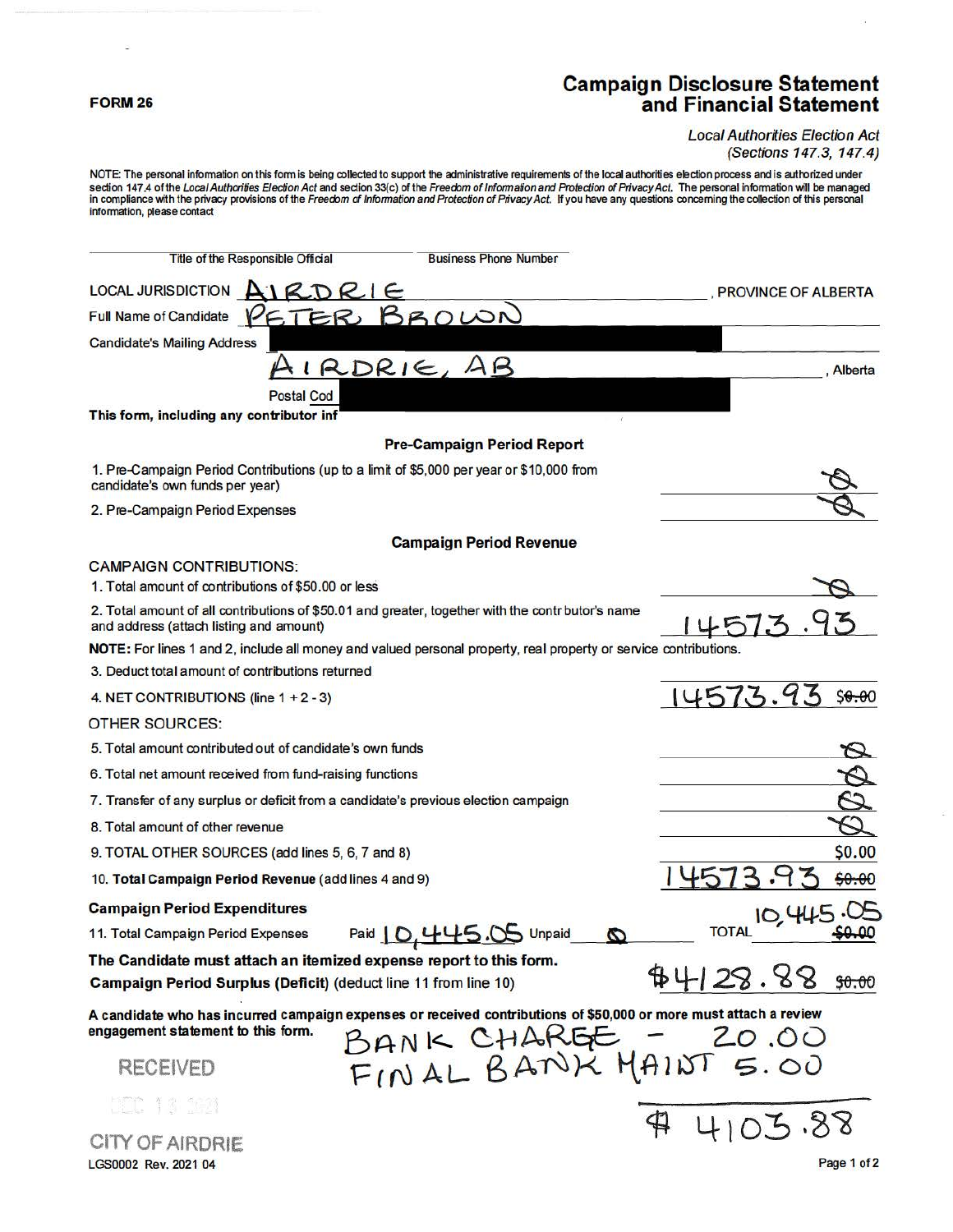### **ATTESTATION OF CANDIDA TE**

 $\hat{\boldsymbol{\beta}}_2$ 

 $\bar{\mathbf{x}}$ 

This is to certify that to the best of my knowledge this document and all attachments accurately reflect the information required under section 147.4 of the *Local Authorities Election Act.* 

 $\partial$   $\alpha$   $\beta$  / /  $\beta$  /  $\beta$ Date yyyy-mm-dd

Forward the signed original of this document to the address of the local jurisdiction in which the candidate was nominated for election.

### **IT IS AN OFFENCE TO FILE A FALSE STATEMENT**

### **RECEIVED**

IL 13 TEM

**CITY OF AIRDRIE** 

LGS0002 Rev. 2021-04 Page 2 of2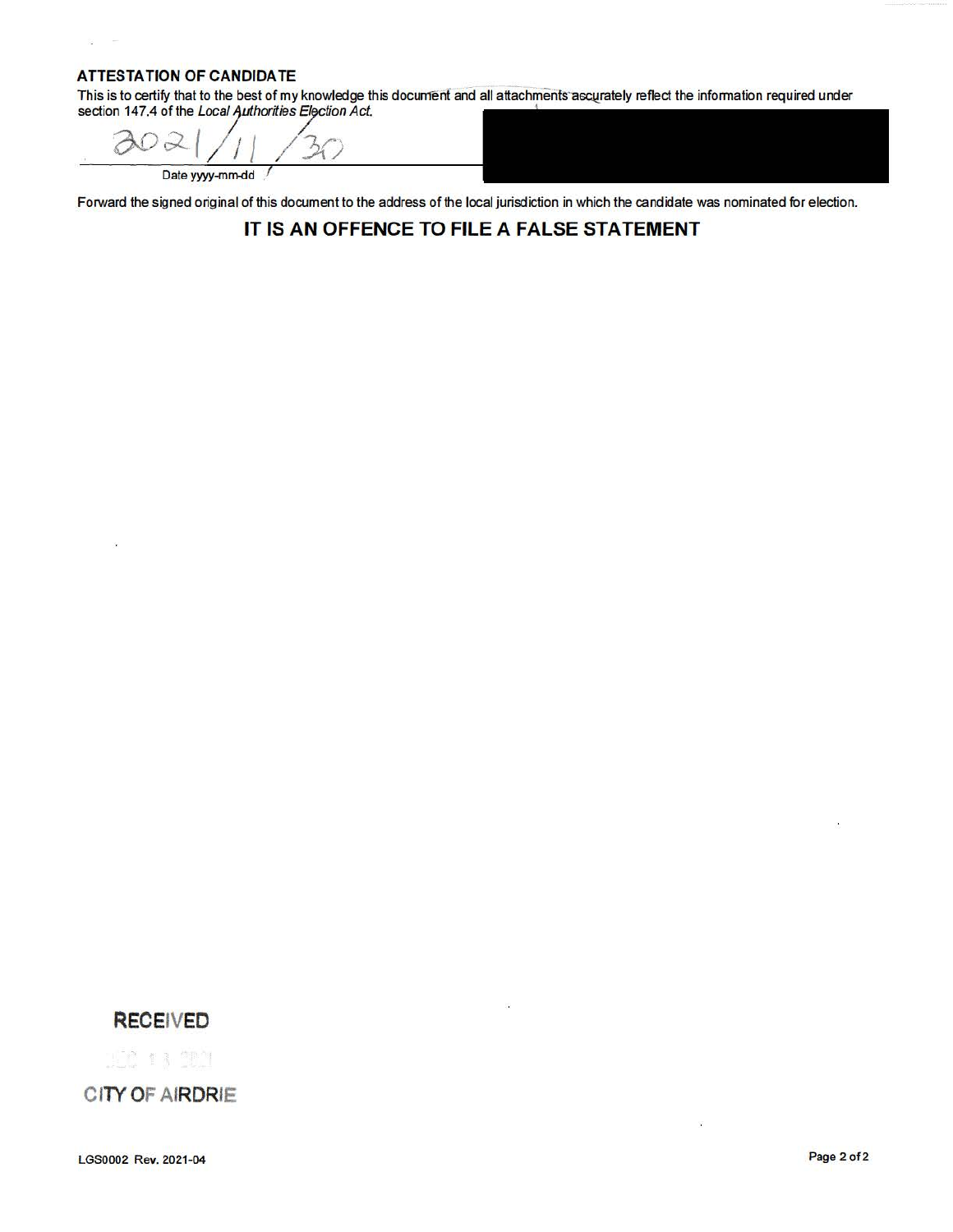| Oct 2/21  | <b>Great West Media - Flyer Drop 1</b>       | \$1,291.50    |
|-----------|----------------------------------------------|---------------|
| Oct 2/21  | <b>Great West Media - Flyer Drop 2</b>       | \$1,291.50    |
| Oct 9/21  | <b>Great West Media-Print Ad</b>             | \$707.70      |
| Oct 11/21 | <b>Home Depot -Sign Supplies</b>             | \$86.60       |
| Oct 7/21  | Gas / Sign Install/repair                    | \$94.70       |
| Oct 11/21 | Gas/ Sign Install/repair                     | \$80.00       |
| Oct 15/21 | <b>Facebook Ads</b>                          | \$186.90      |
| Oct 12/21 | <b>HOD Productions - video</b>               | \$262.50      |
| Oct 2/21  | <b>Home Depot -Sign Supplies</b>             | \$546.81      |
| Oct 6/21  | Gas / Sign Install/repair                    | \$80.00       |
| Oct 2/21  | <b>Great West Media - Brochures</b>          | \$2,562.00    |
| Oct 2/21  | <b>TELUS - Activate Cell phone</b>           | \$47.25       |
| Oct 7/21  | Great West Media - ad                        | \$141.75      |
| Oct 18/21 | Gas / Pickup signs                           | \$94.54       |
| Oct 18/21 | <b>Overtime Lounge - Election Night Food</b> | \$817.03      |
| Oct 21/21 | <b>SG3 Busness Solutions - Website</b>       | \$1,050.00    |
| Oct 18/21 | <b>Great West Media - Election Stickers</b>  | \$39.27       |
| Oct 31/21 | <b>Bank Fees</b>                             | \$15.00       |
| Nov 19/21 | Air 106 - Morning/Afternoon Ads              | \$1,050.00    |
|           | <b>Total Expenses</b>                        | \$10,445.05   |
|           | <b>Donation Total</b>                        | \$14,573.93   |
|           | <b>Total Expenses</b>                        | $-$10,445.05$ |
|           | <b>Balance</b>                               | \$4,128.88    |
|           | <b>Closing Bank Fees</b>                     | \$20.00       |
|           | <b>Final Maintenance Bank Fee</b>            | \$5.00        |
|           |                                              | \$4,103,88    |
|           | Donated - Thumb's Up Foundation              | $-53,103.88$  |
|           | <b>Closing Account Transfer</b>              | $-$1,000.00$  |
|           | <b>Final Account Balance</b>                 | \$0.00        |
|           |                                              |               |

 $\bar{z}$ 

 $\bar{x}$ 

Peter Brown \_\_\_\_\_\_\_\_\_\_\_\_\_\_\_\_\_ Dec 1, 2021

## RECEIVED

 $\mathbf{x} = \mathbf{y} \in \mathbb{R}^{d \times d}$  .

 $122 + 3221$ 

CITY OF AIRDRIE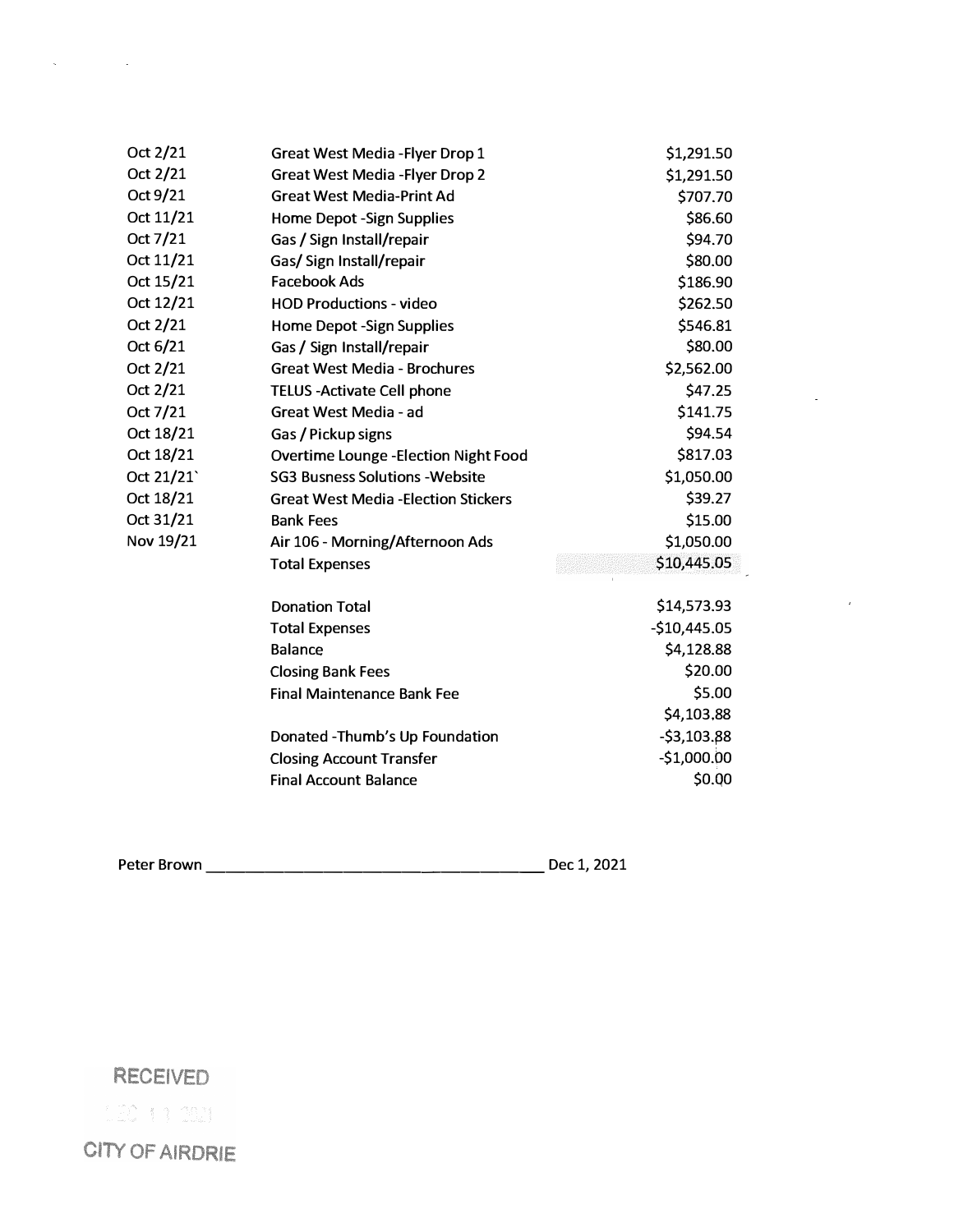| Donor                   | Amount      | <b>Address</b>       |
|-------------------------|-------------|----------------------|
| D.Kevin Moore           | \$170.00    | Airdrie AB           |
| David phan              | \$1500.00   | Calgary AB           |
| <b>Phil Moore</b>       | \$1000.00   | Calgary AB           |
| Shane Wenzel            | \$500.00    | Calgary AB           |
| J Patrick Cashion       | \$2500.00   | Airdrie AB           |
| Claudio Palumbo         | \$1000.00   | Calgary AB           |
| Joseph Case             | \$1500.00   | Calgary AB           |
| <b>William A Borger</b> | \$1500.00   | Rockyview Country AB |
| Cal Wenzel              | \$3000.00   | Calgary AB           |
| Paul Gerla              | \$1000.00   | Airdrie Alberta      |
| Thilo Kaufmann          | \$250.00    | Calgary AB           |
| <b>Elaine Doel</b>      | \$750.00    | Airdrie AB           |
|                         |             |                      |
| <b>Total</b>            | \$14,670.00 |                      |
| Paypal Charge           | $-93.58$    |                      |
| <b>Bank Charge</b>      | $-2.83$     |                      |
| Paypal Set up Credit    | 0.34        |                      |

 $\sim 100$  km s  $^{-1}$ 

 $\sim 10^{-10}$ 

 $\blacksquare$ 

\$ 14573.93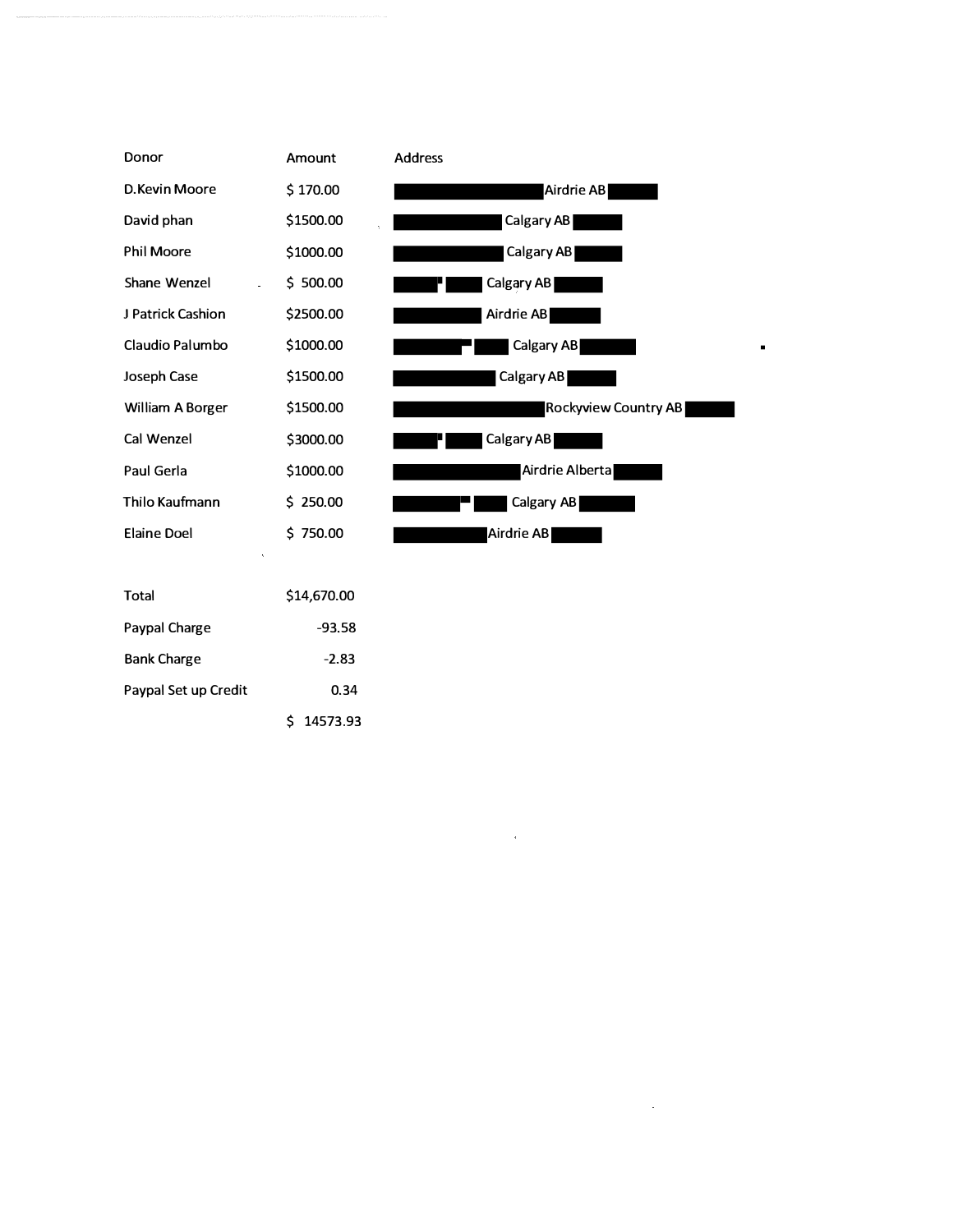## ATB Financial<br>Aardrie 404 Main Street<br>Phone: 403-948-5989

### Transaction Record

Date: 30-NOV-2021 Time: 03:50 PM Employee: Maria Cecilia

**Construct** 

| Transaction            | <b>Acct Number</b> | Amerint  |
|------------------------|--------------------|----------|
| Issue Oraft            |                    | 43103 88 |
| <b>Transaction Fee</b> |                    | \$9.95   |
| Fee Amount Waived      | 72                 | \$9.95   |

### **CUSTOMER RECEIPT**

 $\frac{1}{\sqrt{2}}$ 

ċ, ø.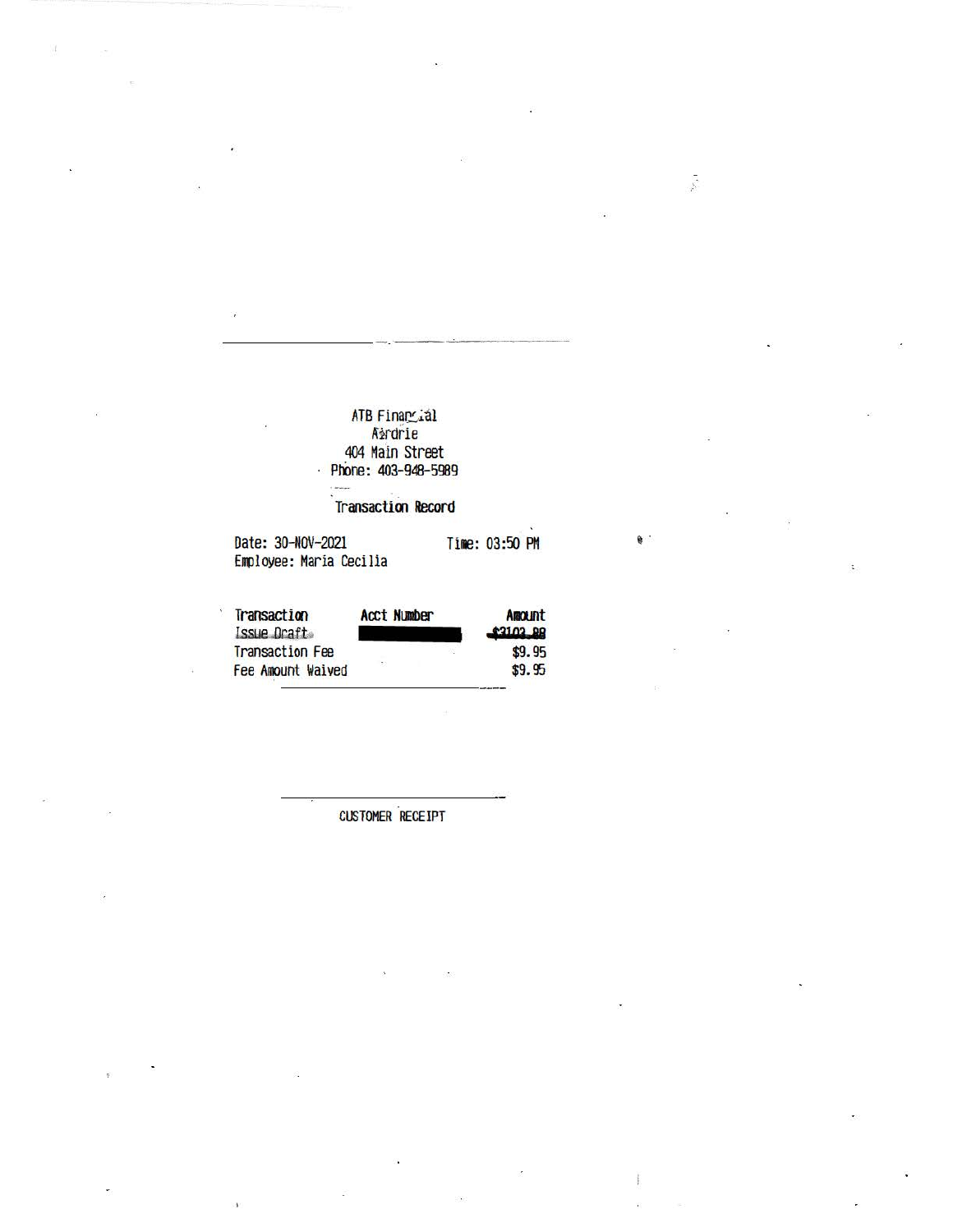## **Deposit Account Statement**

## **ATB** Financial®

### Statement date November 30,2021 **Transit number** 763 **Customer number** Page number 1 of 2

Peter Brown - Municipal Candidate **Account** 



### **Your ATB Financial Branch**

07639 Airdrie Branch 404 Main St SE Airdrie, AB T4B3C3

If you have any questions, contact us at 1 800 332-8383 or visit us at www.atb.com

## **A summary of Deposit Account GO 5 BUSINESS BANKING**

| <b>CAD</b>                           | <b>Transit#</b> |
|--------------------------------------|-----------------|
| Your balance forward on Oct 31, 2021 | \$5,178.88      |
| Debits to your account (5 items)     | \$5,178.88      |
| Credits to your account (0 items)    | \$0.00          |
| Your closing balance on Nov 30, 2021 | \$0.00          |

### **Details of your account transactions**

| <b>Posting Date</b> | <b>Description</b>                   | <b>Debits to your</b><br>account (\$)<br>CAD | <b>Credits to your</b><br>account(\$)<br><b>CAD</b> | <b>Balance (\$)</b> |
|---------------------|--------------------------------------|----------------------------------------------|-----------------------------------------------------|---------------------|
| Oct 31,2021         | <b>Balance Forward</b>               |                                              |                                                     | \$5,178.88          |
| <b>Nov 19,2021</b>  | <b>ATBOL Interac e-Transfer Sent</b> | 1,050.00                                     | 0.00                                                | 4,128.88            |
| <b>Nov 30,2021</b>  | <b>Bank Draft</b>                    | 3,103.88                                     | 0.00                                                | 1,025.00            |
| Nov 30,2021         | <b>Fee Close Account</b>             | 20.00                                        | 0.00                                                | 1,005.00            |
| Nov 30,2021         | <b>Monthly Maintenance Fees</b>      | 5.00                                         | 0.00                                                | 1,000.00            |
| Nov 30,2021         | <b>Close Account Internal</b>        | 1,000,00                                     | 0.00                                                | 0.00                |

"hi'ATB'Financial is a trademark of Alberta Treasury Branches